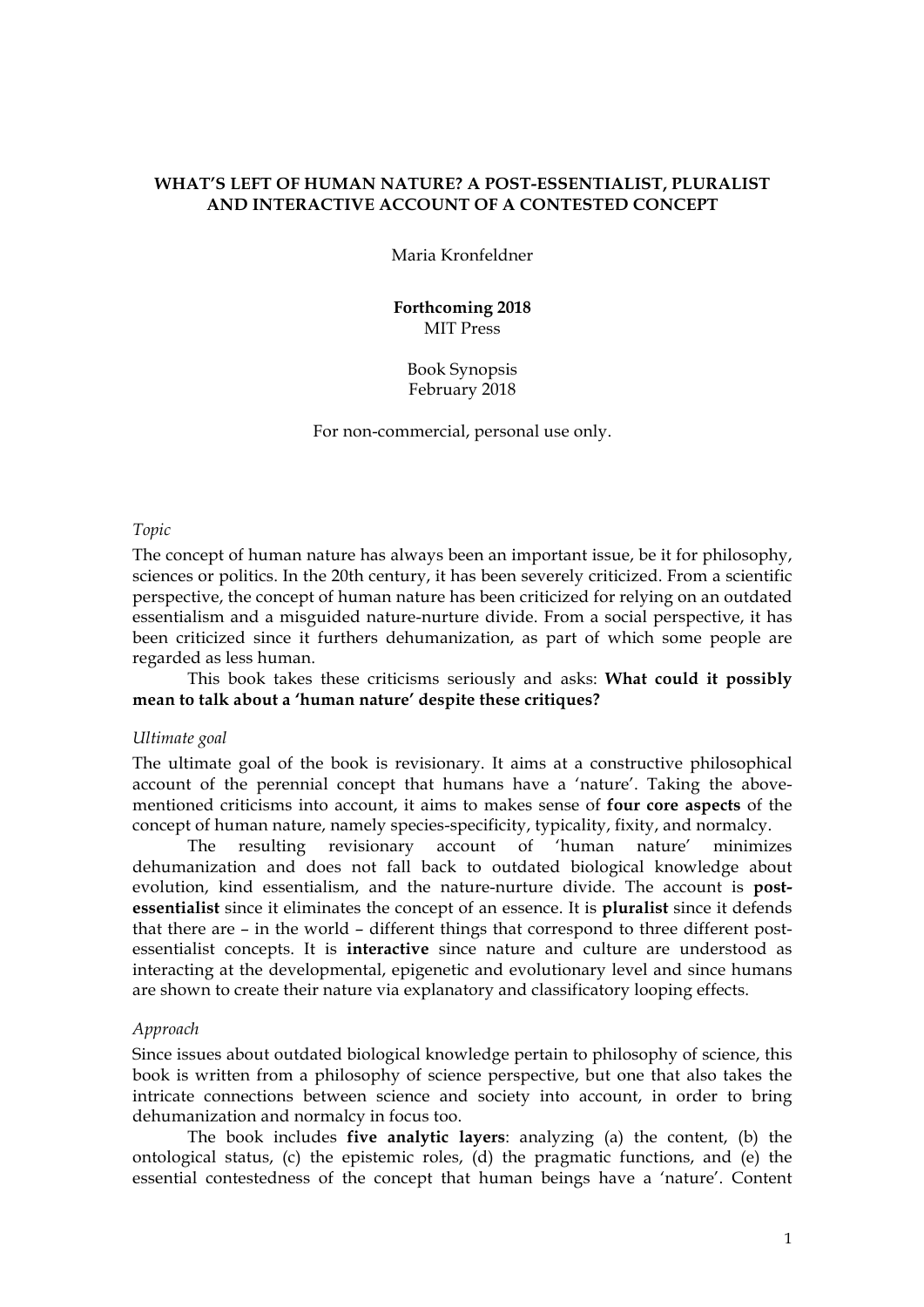concerns which traits belong to human nature (e.g., whether rationality, the opposable thumb, etc., are part of human nature or not). Ontological status specifies whether human nature exists as something real, out there in the world. Epistemic roles specify whether the concept is used for classification, description, or explanation. Pragmatic functions specify why people care for the respective knowledge about human nature. Essential contestedness shows why it is unlikely that there will ever be an agreement in a society with respect to the content of the concept. The focus of the book is on (b)-(e).

#### *Outline*

The book contains three parts. It starts with an introduction of the analytic layers (a)- (e), basic assumptions about the expression 'nature', and assumptions about the expression 'human'. After that, the post-essentialist, interactive and pluralistic direction of argumentation is introduced.

In **Part I**, the book distinguishes and discusses three specific challenges that the concept of human nature faces. It is shown that, in a vernacular context, talk about 'human nature' leads to ethically unjustified dehumanization of people that are considered as being *not fully human*. This is called the dehumanization challenge. It is claimed that it is (d) the pragmatic function and not (a) the content that allows to understand the vernacular concept of human nature with its dehumanizing effects. As a scientific concept, 'human nature' has so far often relied on an essentialism that Darwinian evolutionary thinking shows to be wrong. This is labeled as the Darwinian challenge. A third challenge, the developmentalist challenge results from wrong assumptions about the nature-nurture divide that result in misguided claims that traits of humans are 'due to nature' alone, rather than due to the interaction between nature and nurture. The Darwinian and the developmentalist challenge mainly address (c) the epistemic roles of the concept.

The question that becomes pertinent in **Part II** is then: what's left of human nature, given these challenges? Can science maintain a concept of human nature that prevents dehumanization as much as possible and that does not rely on outdated essentialism or outdated beliefs regarding the nature-nurture divide? Different revisionary proposals in the contemporary literature will be compared and the respective pros-and-cons discussed, given (c) the different epistemic roles of the concept. The core thesis of this constructive part is best captured by a slogan: *human nature in the traditional, essentialist sense is dead, long live human natures – in a postessentialist, interactive and pluralist sense*. This entails a realistic conclusion clarifying (b), the status of the resulting concepts: indeed, there *are* phenomena in the world that can legitimately be called a human 'nature'. Yet, different disciplines are in need of different kinds of post-essentialist, interactive concepts of human nature. Some disciplines will go for a classificatory concept, some for a descriptive concept, and some for an explanatory concept of human nature. Each of these concepts rescues different aspects of the outdated essentialist concept of human nature. Other revisionary proposals in the literature on human nature are too monistic since they *exclusively* defend either a classificatory, or a descriptive or an explanatory concept – as if there can be only one successful replacement of the essentialist, dualistic concept. By being pluralist rather than monistic, this book not only allows to regard a classificatory, a descriptive and an explanatory concept of a human nature as epistemically and ontologically *on a par;* it also solves problems other revisionary proposals have with respect to the concept these defend, e.g. how to interpret the typicality or fixity of human nature.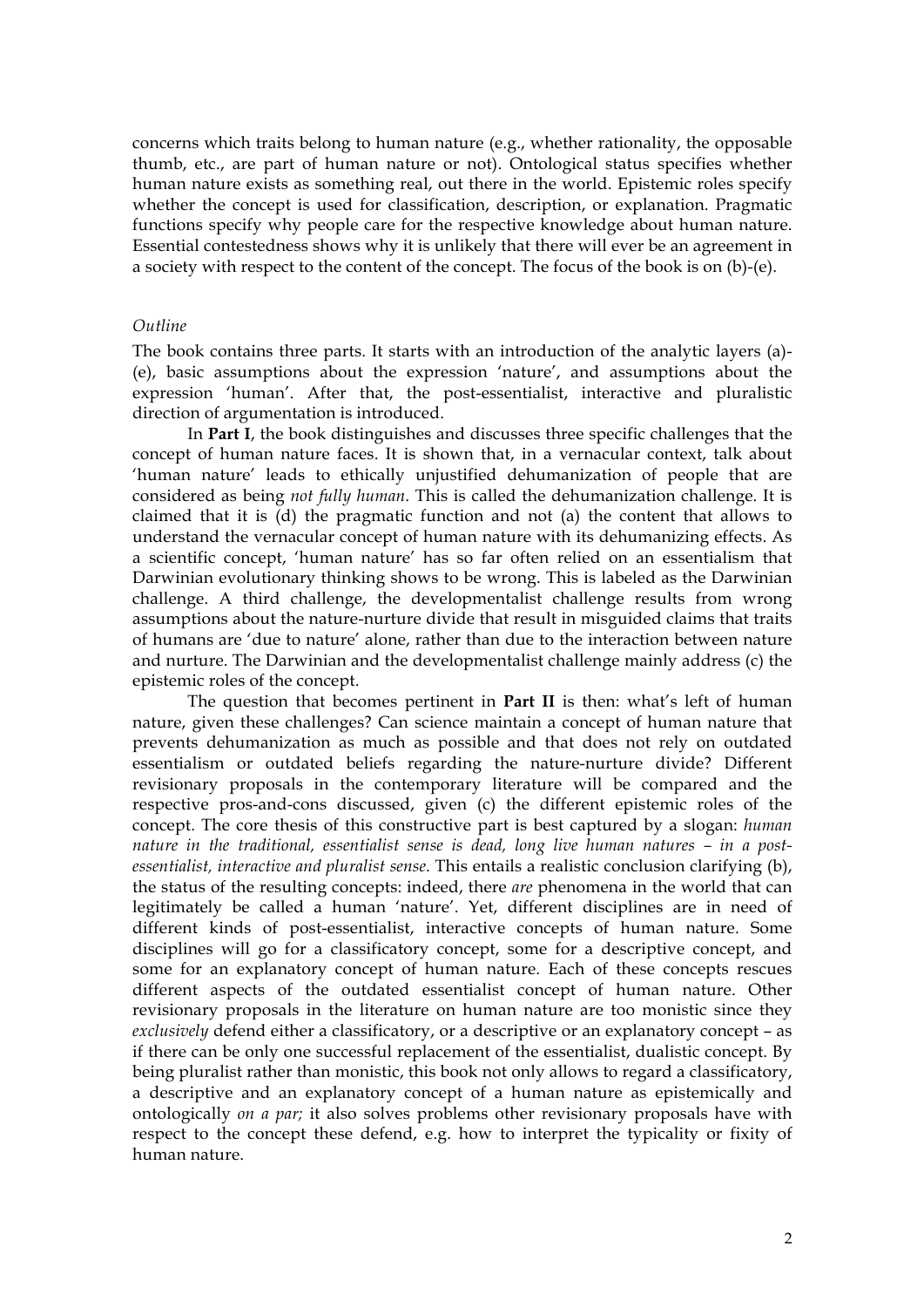**Part III** addresses a couple of normative issues. The (d) pragmatic functions of using the concept come into focus again and (e) the essential contestedness of the concept is established. At issue is, first, what remains of the normative, emancipatory humanism that stands behind ideas, such as human rights, global justice, etc., given the pluralist, interactive and post-essentialist picture developed in Part II? Second, how should we *talk* about humans in order to prevent falling back to dehumanizing, essentialist thinking? Even if appropriately revised concepts are possible, it might still be argued that the term 'human nature' should be prevented as much as possible – to minimize dehumanization as much as possible. In reply to these questions, Part III defends three core claims: first, nothing in the post-essentialist, interactive and pluralist picture conflicts with a normative, emancipatory humanism; second, human nature is an essentially contested concept that will dialectically change with the people using it; third, we should indeed eliminate the language of human nature.

In sum: Part I is critical, Part II is focused on science and constructive, Part III connects results from Part II back to society and adds an eliminative finish.

#### *Scope, relevance, intended audience, etc.*

### *Scope*

The book covers a debate in philosophy of science that started roughly in the 1980s and gained momentum recently. It nonetheless transgresses the boundary towards moral and political philosophy, mainly with respect to issues connected with dehumanization and human rights.

The scope with respect to sciences covered is general – including all sciences concerned with humans (sciences understood in the broad sense that includes humanities). Nonetheless, the book is anchored in the life sciences since 'human' is mainly (but not exclusively) taken to refer to the species *Homo sapiens*.

This book is unique in approach and scope:

- It has an analytic approach that distinguishes five layers of analysis and offers an in-depth analysis with a focus on the last four layers.
- It covers three contemporary main challenges simultaneously: the developmentalist challenge together with the Darwinian challenge and the dehumanization challenge.
- It offers a constructive-revisionary answer that keeps the balance between revision and elimination.
- It connects sciences and society, facts and values.

### *Relevance*

Human nature is an intricate topic in the midst of a web of issues (e.g., evolution, heredity, essentialism, animal/human, variation, naturalness, enhancement, moral standing, racism, sexism, normalcy and flourishing) that transgress the usual boundaries between philosophy, sciences and politics. It is a perennial and 'hot' topic that attracts a lot of popular writing. If an idea is so entrenched and at the same time so much discussed, it is the task of philosophical analysis to raise the level of discourse in order to make an informed discussion possible that prevents the extremes that dominate popular discussions as well as paper-length interventions. Given the state of the art, only an in-depth coverage in book-length allows for a bigger picture that charts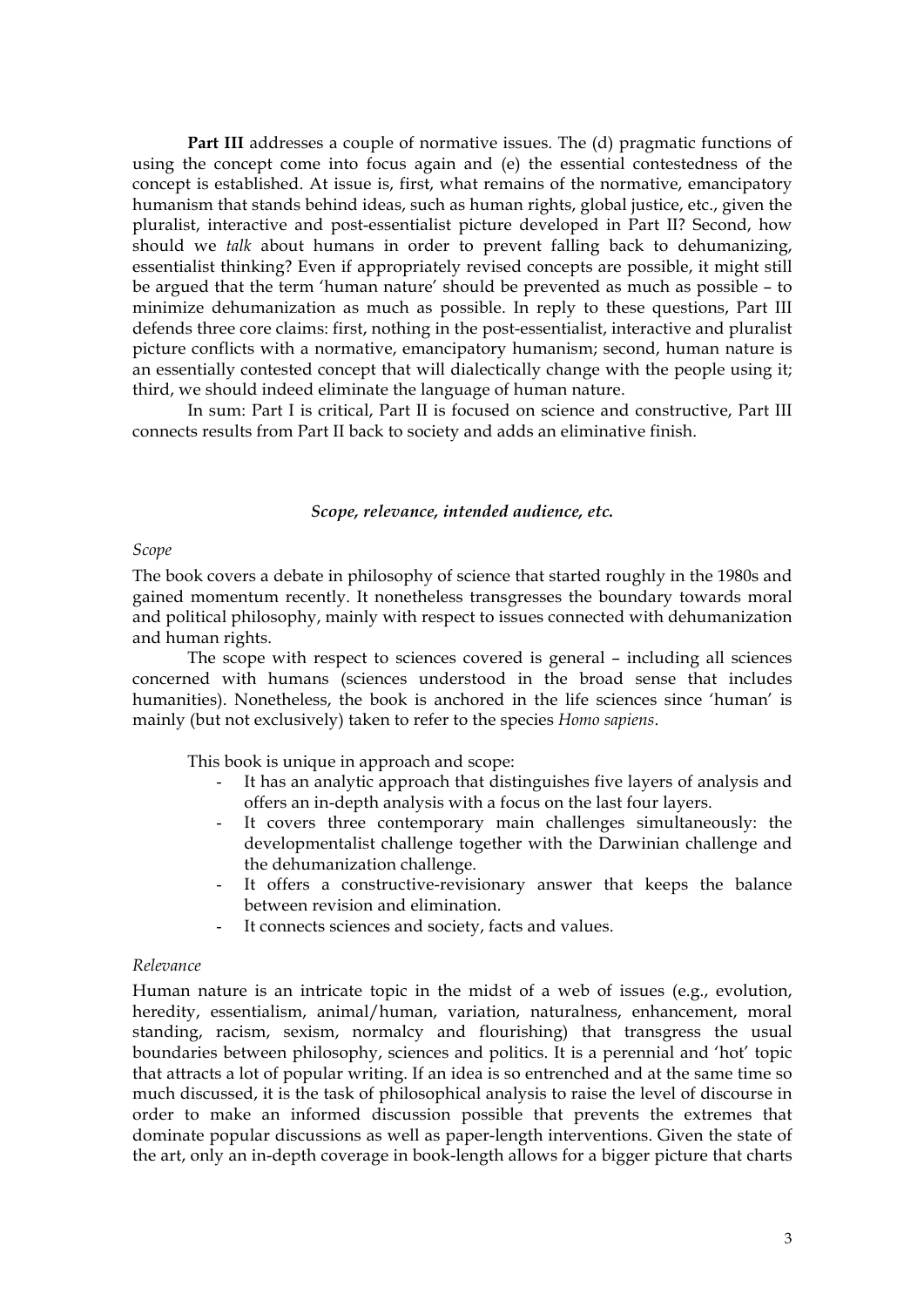the midway between scientifically outdated thinking about human nature and throwing out the baby with the bathwater.

### *Intended audience*

The book is written from a philosophical perspective but not for philosophers exclusively. It should be of interest to academic scholars from the humanities, social sciences and the life sciences, as well as for the educated lay reader. For the experts from philosophy of science, Part I will be rather expository, but since the book is constructed in a modular manner, experts in philosophy of the life sciences can easily skip Part I.

# *Summary chapter-by-chapter*

# **Preface**

The topic is presented as including five analytic layers of discussing the concept of human nature: content, status, epistemic roles, pragmatic functions, essential contestedness. The three parts are introduced.

# **Introduction**

# Ch. 1. What's at issue

The introduction starts with some basic assumptions that concern the meanings of the term 'nature' and four aspects that reoccur with respect to concepts of human nature: specificity, typicality, fixity and normalcy. On that basis, a family resemblance of different concepts of human nature is postulated. After that, the connection to issues of the philosophy of the life sciences is introduced by justifying that the term 'human' either refers to a biological group category (e.g., *Homo sapiens*), labeled as 'humankind,' or to a socially specified group, labeled as 'humanity'. The two groups – humankind and humanity – are then presented as distinct but overlapping. It is made clear that the book mainly concerns humankind and that humanity is then addressed in Part III. Given the assumptions made and given the distinction between three different epistemic roles (classification, description and explanation), it is outlined how the account will ultimately defend that there are in the world – for each kind of group – *three natures*: a classificatory nature, a descriptive nature and an explanatory nature. The pluralism in this rests on the claim that different disciplines will utilize a different concept to say something salient about humans. The chapter ends with a brief justification why a fourth, i.e., a normative concept of a human nature, is decoupled from the post-essentialist, pluralist and interactive scientific picture that will be developed in Part II.

### **Part I: Three challenges**

This part analyzes three standard challenges that the concept of a human nature faces in contemporary debates between science, philosophy and politics.

### Ch. 2. The dehumanization challenge

Human nature is a concept that exists not only in science but also in society. In social contexts, it has a couple of pragmatic functions. One is dehumanization: some people are regarded as less human because they are less realizing human nature. By introducing dehumanization in a systematic manner, illustrated by a few examples,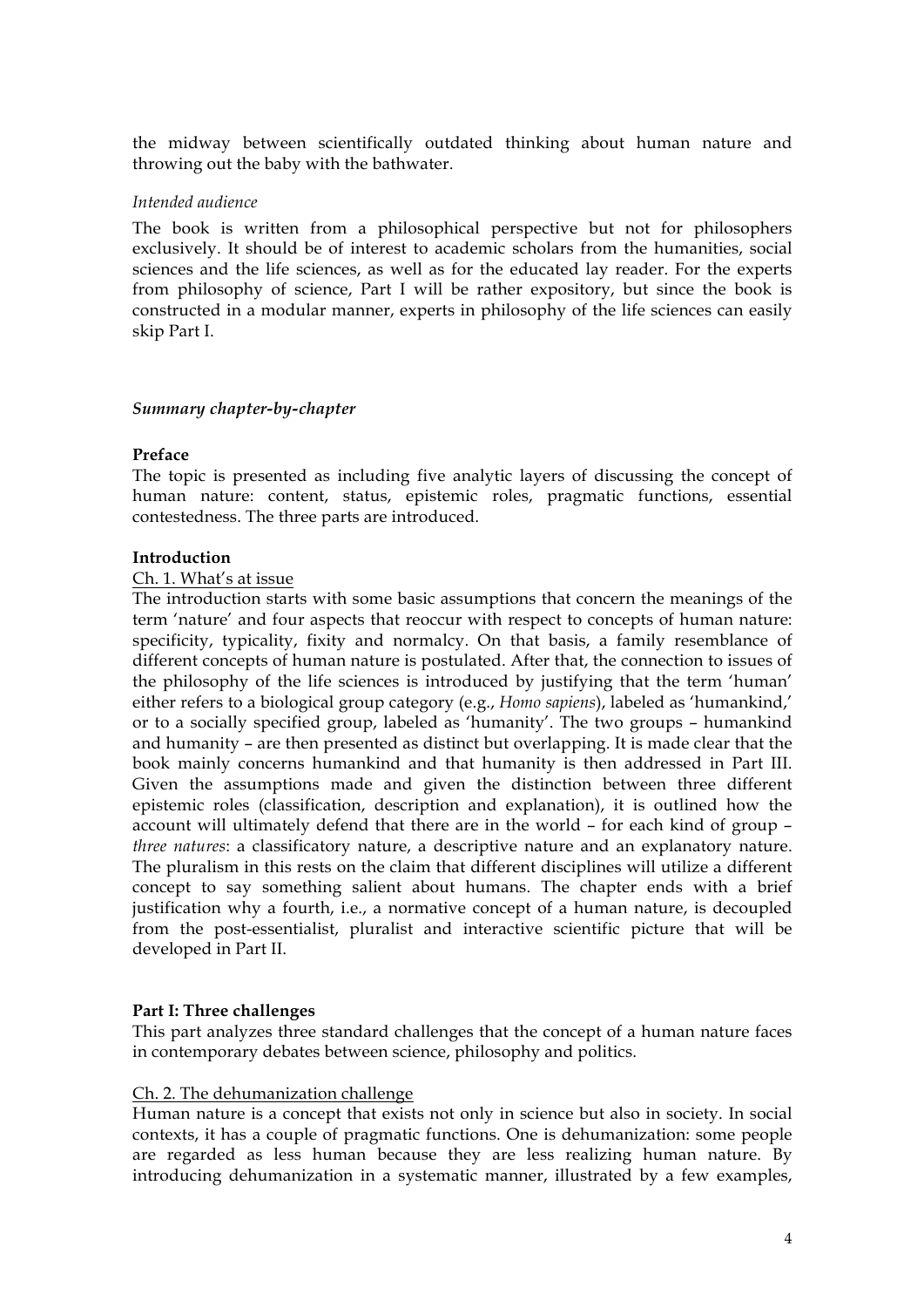mainly with respect to sexism and racism, the aim of this Chapter is to show that the vernacular concept of human nature is purely functional and socially perspectival: the content is exchangeable, but the function (to be used for dehumanization) remains the same; the content varies with the perspective of those who speak, i.e., those who regard themselves as human, and others as less human. On the basis of this, it is established that dehumanization is stronger if it combines with an essentialist concept of human nature. The dehumanization challenge is thus twofold: from the scientific point of view, the social perspectivalism in the vernacular concept needs to be overcome, to arrive at an objective concept of human nature. From the social point of view, dehumanization itself is the challenge: it needs to be overcome because it conflicts with basic ideas about equality, human rights and justice. Given that normalcy assumptions and essentialism make dehumanization stronger, the challenge becomes one of minimizing dehumanization as much as possible by getting rid of the normalcy assumptions and essentialism.

# Ch. 3. The Darwinian challenge

Essentialism is challenged not only because of dehumanization. Within science, human nature has traditionally been conceptualized in an essentialist manner: a nature of a species is its essence. An essence is introduced as simultaneously playing a classificatory, an explanatory, and a descriptive-predictive epistemic role. After introducing the connection between essentialism, natural kinds and biological species, the Chapter reconstructs the anti-essentialist consensus in contemporary philosophy of the life sciences, a consensus that is based on the consequences of a Darwinian evolutionary theory, mainly with respect to the definitional role of an essence and with respect to the explanatory role of an essence. It is shown that, given Darwinian ontology, there are *no* necessary and sufficient conditions for membership in a biological species (fulfilling the classificatory role of an essence) that are at the same time (as required from an essence) fulfilling an explanatory role for the traits that are characteristic of the kind. This is the core of the Darwinian challenge. Given that biological species, such as humankind, do – according to the anti-essentialist consensus – not have essences in the traditional senses, the Darwinian challenge is ultimately to specify what's left of the concept of a *nature* of humankind if essentialism is eliminated.

# Ch. 4. The developmentalist challenge

A third, developmentalist challenge against the concept of human nature stems from critiques of understanding ontogenetic development in a dualistic manner. It criticizes attitudes that regard phenotypic traits as being exclusively or predominantly 'due to nature' or 'due to nurture'. The Chapter introduces the nature-nurture divide by comparing its meaning and role in Greek antiquity with the so-called 'hardening' of the divide in the 19th century. That allows to show that 'nature' in such contexts means 'biologically inherited developmental resources'. On that basis, the Chapter defends that it was again a Darwinian way of thinking, this time the Neo-Darwinian anti-Lamarckism, which changed the way life is explained in a significant way. It gave rise to the modern nature-nurture divide, which includes a hardening of the divide that assumed that the causality between nature and nurture (or nature and culture) can be apportioned – so that traits can be said to be 'due to nature', or 'due to nurture'. The developmentalist challenge is an attack against that hardening. The claim is that the interaction between nature and nurture is so strong that an apportioning is not adequate – at the level of development (which is regarded as core level), at the level of epigenetic inheritance and at the level of comparing biological and cultural evolution. After introducing the so-called interactionist consensus, i.e., what is widely shared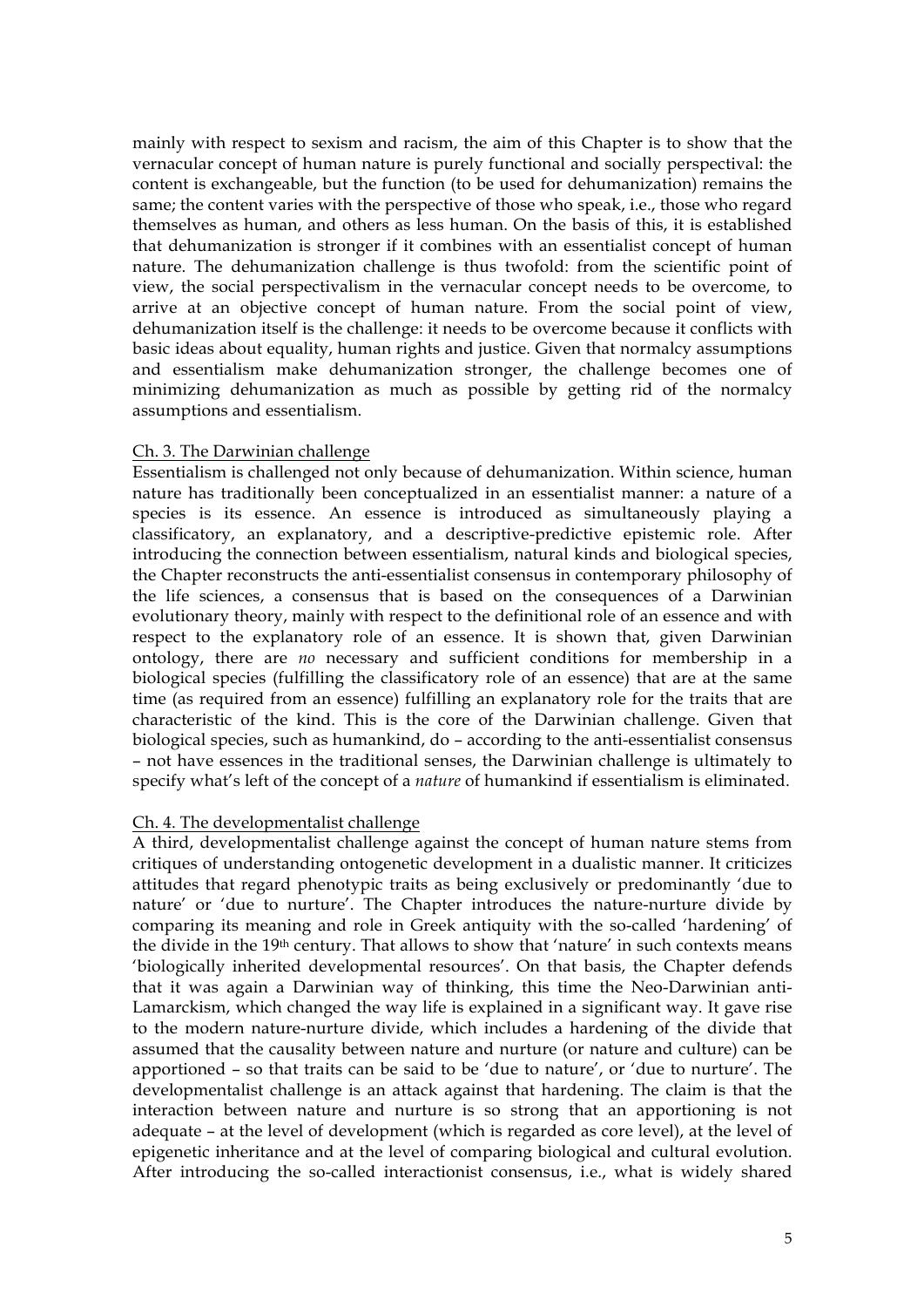about the mentioned interactions, the Chapter outlines what is controversial about it, to better see what results form it as a challenge for the concept of a human nature.

# **Part II: A post-essentialist, pluralist and interactive account**

This part tries to rescue as much as possible from the battlefield. It is the core constructive part of the book. It takes the Darwinian challenge and the developmentalist challenge into account and develops from it a post-essentialist, pluralist and interactive account of different concepts of human nature. Each postessentialist concept fulfills only one epistemic role (i.e., classification, description, or explanation), whereas the essentialist account had an essence fulfilling more than one epistemic role.

# Ch. 5. Genealogy, the classificatory nature and channels of inheritance

This Chapter starts with five distinct traditional questions regarding a species' nature. It defends that given contemporary species concepts in evolutionary thinking, genealogy (ancestor-descendant relationships) is important for all five questions. On the basis of this, the claim is that genealogy grounds a classificatory nature of biological species, a claim that already David Hull made. Since species depend on homeostasis (i.e., mechanisms that guarantee stability over time), the different socalled channels of inheritance are compared with respect to their dynamic properties, i.e., with respect to how much stability they contribute. The claim with respect to that is that biological reproduction conveys a special stability of developmental resources, which is key for the homeostasis of a species. In a further step, the importance of genealogy (and the respective channel of biological inheritance) for explaining the development of typical traits of a species is outlined. The claim is: genealogy is indirectly, partly and non-specifically relevant for explaining the respective life form of a species because it is at the foundation of the channel of inheritance that guarantees a high stability. After that, the pluralism of three natures is introduced. The chapter ends with a historical and social contextualization of the importance of genealogy.

# Ch. 6. Towards a descriptive human nature

After discussing why sciences need a concept of a descriptive nature, that concept is decoupled from the classificatory and the explanatory nature. Given that even the severest critics of the concept of human nature leave a version of the descriptive concept alive, disagreements in the current literature about the details of how to specify it exactly are addressed. The chapter first discusses what typicality actually means. Connected with that, it addresses whether typicality is necessary, given that species show polymorphisms (such as sex-specific traits). Are these part of the nature of a species? This question leads to an important issue about abstraction since – as I shall argue – via abstraction almost any trait can be made typical. Finally, various further qualifiers are discussed since typicality alone turns out to be not sufficient to have a descriptive concept of human nature that is narrow enough, i.e., sufficient to exclude habits such as 'to bury the dead' or 'to carry cell phones' as being *not* part of human nature. What is added to typicality, however, is presented as depending on disciplinary interest and similar perspectives. Yet, fixity of traits is a frequently recurring qualifier, at least in the scientific context of understanding evolution, heredity and development.

### Ch. 7. The stability of human nature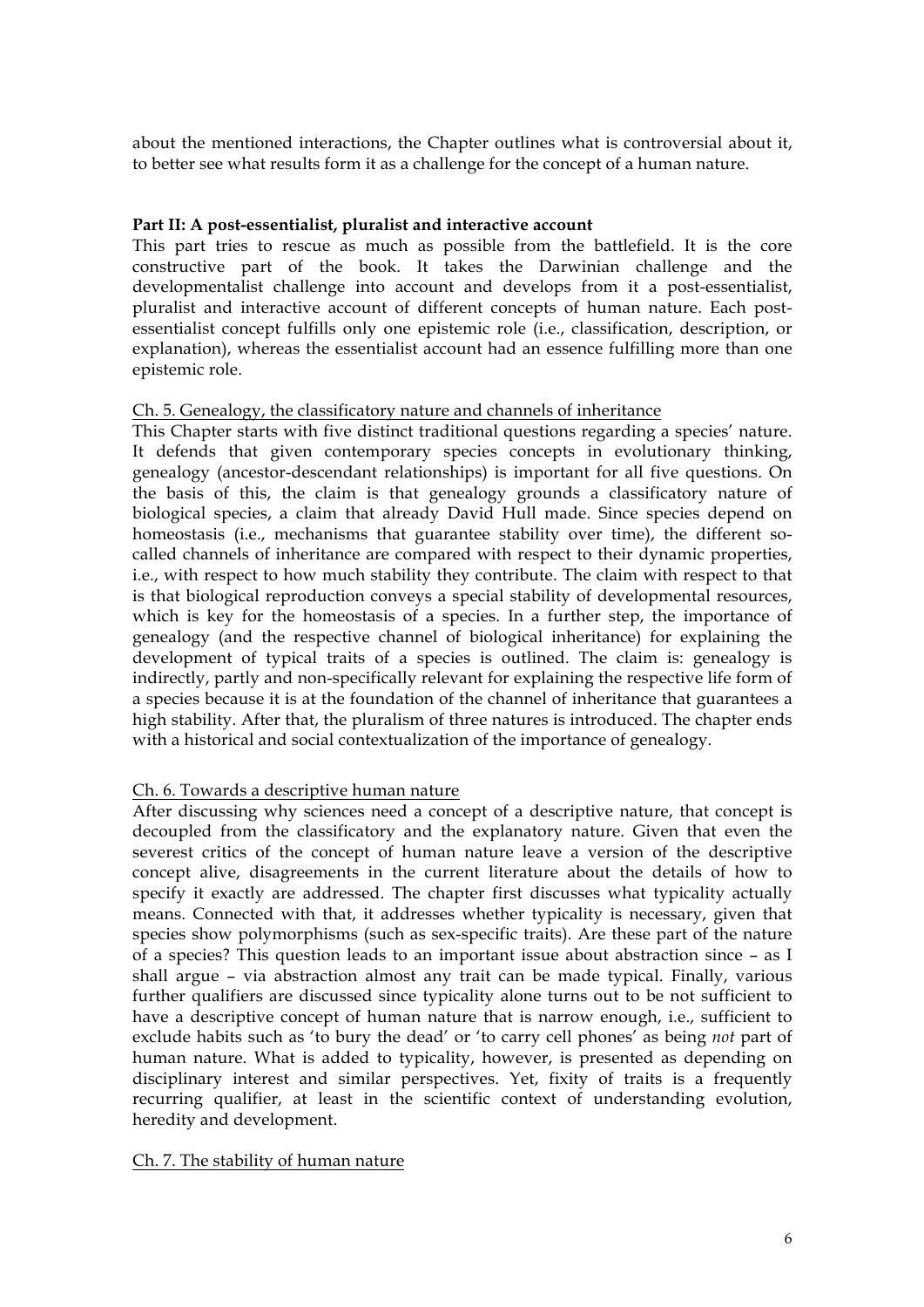This chapter explicates the alleged fixity of human nature as stability. Often, fixity is interpreted as innateness, but innateness looks at the developmental level only and is as contested as human nature, mainly because of the developmental challenge. Innateness is thus dismissed as an answer to the question what fixity of human nature means. It neither helps to solve the developmentalist challenge nor is it a concept that includes an evolutionary level of description and explanation. The next proposal that is reviewed is that one needs to add evolvedness (rather than innateness) to typicality: if a trait is typical and evolved, it is part of human nature. Even though this proposal, mainly defended by Edouard Machery, is on the right track, it is dismissed since it is still too broad, mainly because culture can evolve too. What is valuable about the proposal is that it points at the temporal dimension of a species' descriptive nature. The claim that is defended on the basis of this is that populations of individual organisms show typicality (similarity) not only in space (synchronically) but also over time (diachronically). The similarity over time is what I call stability. Given that there is a specific channel of inheritance, the biological channel (as introduced in Ch. 5), which is reliably providing a high stability, human nature in the descriptive sense is reconstructed as traits that are typical and reliably reoccur over time because of developmental resources that travel the channel of biological inheritance. Since this seems to directly fly in the face of the interactionist consensus, it is discussed how it is possible to claim that a trait is (in that sense) 'due to nature'. Abstraction is a central part of the reply.

# Ch. 8. An explanatory nature

The descriptive nature has an explanatory counterpart. Human nature in the explanatory sense refers to those developmental resources that are typical and biologically inherited. To defend that claim two revisionary essentialist proposals – dubbed 'developmental essentialism' and 'teleological essentialism' – are reviewed and dismissed. These proposals claim to rescue an essentialist explanatory concept of human nature. The aim of these 'new' essentialisms is to prevent the problems of the traditional essentialism by utilizing the explanatory role of essences only. The claim against these essentialist proposals is that they both suffer from an intrinsicality bias. They are too dependent on the assumption that an explanatory nature needs to be internal to individual organisms. The suggestion is then to re-conceptualize the explanatory nature as being internal to a population, rather than to the individual organisms. The explanatory nature of humans is then specified as a population-level pool of developmental resources that travel the biological channel of inheritance. This populational explanatory nature is perfectly compatible with the demands that come from the Darwinian as well as the developmentalist challenge.

### Ch. 9. Causal selection and how human nature is made thereby

Explaining human traits involves, as all explanations, an epistemic choice: some causal factors are ignored, while others are selected to be included in an explanation. The Chapter introduces an approach to causal selection that shows how normative stances (preferences and values) make causes first *visible* and then *real*: how our normative stances and values bias us towards certain kinds of explanations (e.g., explanations pointing to human nature) and how such explanatory endeavors – via explanatory looping effects – make the selected causes real. That way, the chapter can show that human nature in the explanatory and descriptive sense is not only interactive in the sense that nature and culture interact at the developmental, intergenerational and evolutionary level, as described in the standard critique summarized under the label 'developmental challenge'. Human nature is also interactive in the sense of an